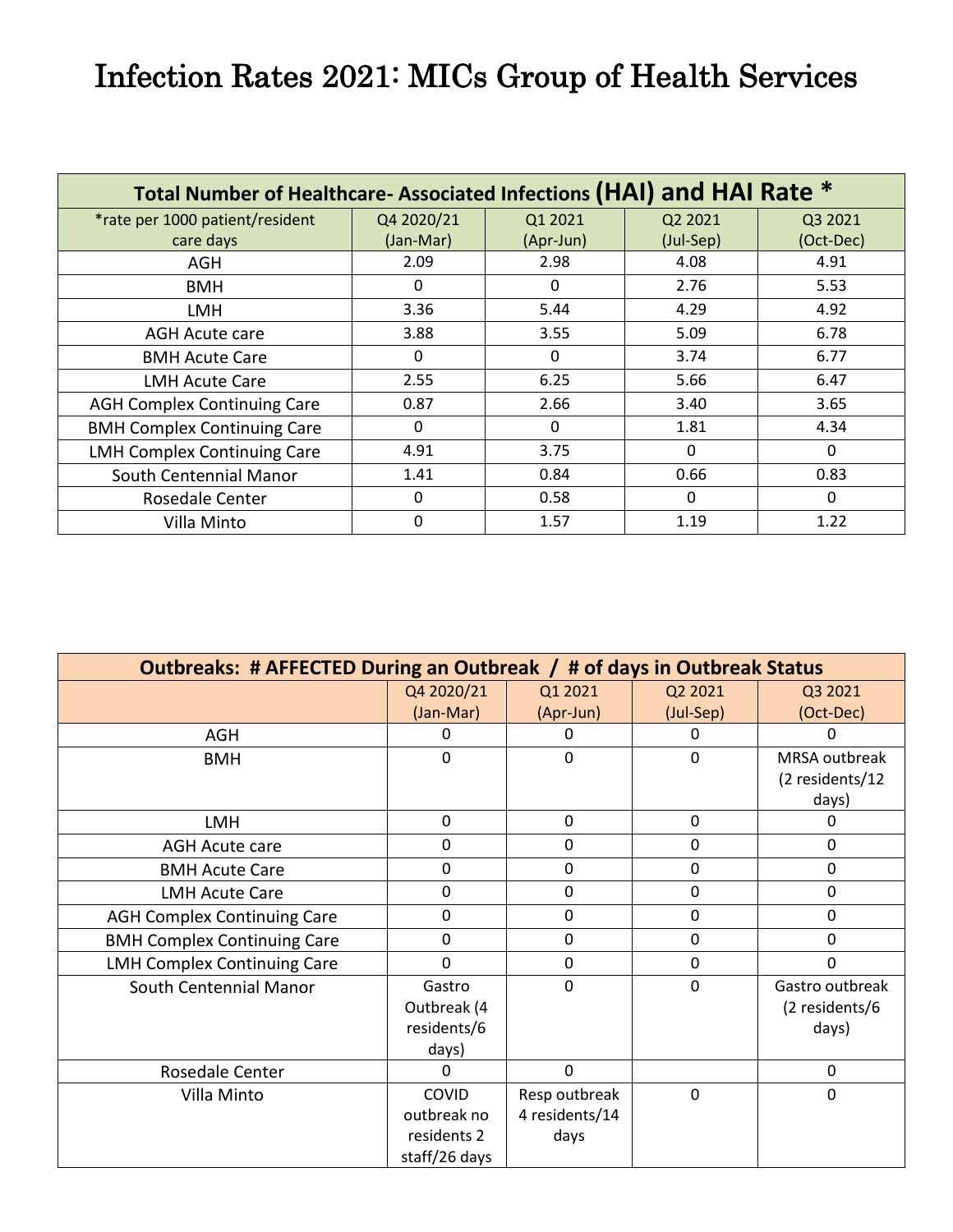| Clostridium <i>difficile</i> Infection $(CDI)$ rate associated with facility <sup>*</sup> |            |           |           |           |
|-------------------------------------------------------------------------------------------|------------|-----------|-----------|-----------|
| *Per 1000 patient care days                                                               | Q4 2020/21 | Q1 2021   | Q2 20201  | Q3 2021   |
|                                                                                           | (Jan-Mar)  | (Apr-Jun) | (Jul-Sep) | (Oct-Dec) |
| <b>AGH</b>                                                                                | 1.29(1)    |           | 0.51(1)   |           |
| <b>BMH</b>                                                                                | 0          | Ω         | O         | 0         |
| LMH                                                                                       | $\Omega$   | 0.89(1)   | 0.54(1)   | 0         |
| <b>AGH Acute care</b>                                                                     | $\Omega$   |           | 1.27(1)   | 0         |
| <b>BMH Acute Care</b>                                                                     | $\Omega$   | 0         | $\Omega$  | 0         |
| <b>LMH Acute Care</b>                                                                     | $\Omega$   | ŋ         | 0.71(1)   | 0         |
| <b>AGH Complex Continuing Care</b>                                                        | 0          | ŋ         | 0         | 0         |
| <b>BMH Complex Continuing Care</b>                                                        | $\Omega$   | ი         | 0         | O         |
| <b>LMH Complex Continuing Care</b>                                                        | $\Omega$   | O         | $\Omega$  | 0         |
| South Centennial Manor                                                                    | 0          | 0         | $\Omega$  | 0         |
| Rosedale Center                                                                           | $\Omega$   | O         | 0         | 0         |
| Villa Minto                                                                               | 0          |           | 0         |           |

| Methicillin-Resistant Staphylococcus aureus (MRSA) rate associated with facility* |            |           |              |           |  |
|-----------------------------------------------------------------------------------|------------|-----------|--------------|-----------|--|
| (Infection or Colonization)                                                       |            |           |              |           |  |
| *Per 1000 patient care days                                                       | Q4 2020/21 | Q1 2021   | Q2 2021      | Q3 2021   |  |
|                                                                                   | (Jan-Mar)  | (Apr-Jun) | (Jul-Sep)    | (Oct-Dec) |  |
| AGH                                                                               |            |           |              |           |  |
| <b>BMH</b>                                                                        | 0          | O         | 0            | 2.21      |  |
| <b>LMH</b>                                                                        | 0          | O         | 0            | 0         |  |
| <b>AGH Acute Care</b>                                                             |            |           | O            | O         |  |
| <b>BMH Acute Care</b>                                                             | 0          | 0         | 0            | 0         |  |
| LMH Acute Care                                                                    | 0          | O         | 0            | 0         |  |
| <b>AGH Complex Continuing Care</b>                                                | n          | ი         | O            | O         |  |
| <b>BMH Complex Continuing Care</b>                                                | 0          | 0         | $\Omega$     | $\Omega$  |  |
| <b>LMH Complex Continuing Care</b>                                                |            |           |              |           |  |
| South Centennial Manor                                                            | O          | n         | <sup>0</sup> | O         |  |
| Rosedale Center                                                                   |            |           |              |           |  |
| Villa Minto                                                                       |            |           |              |           |  |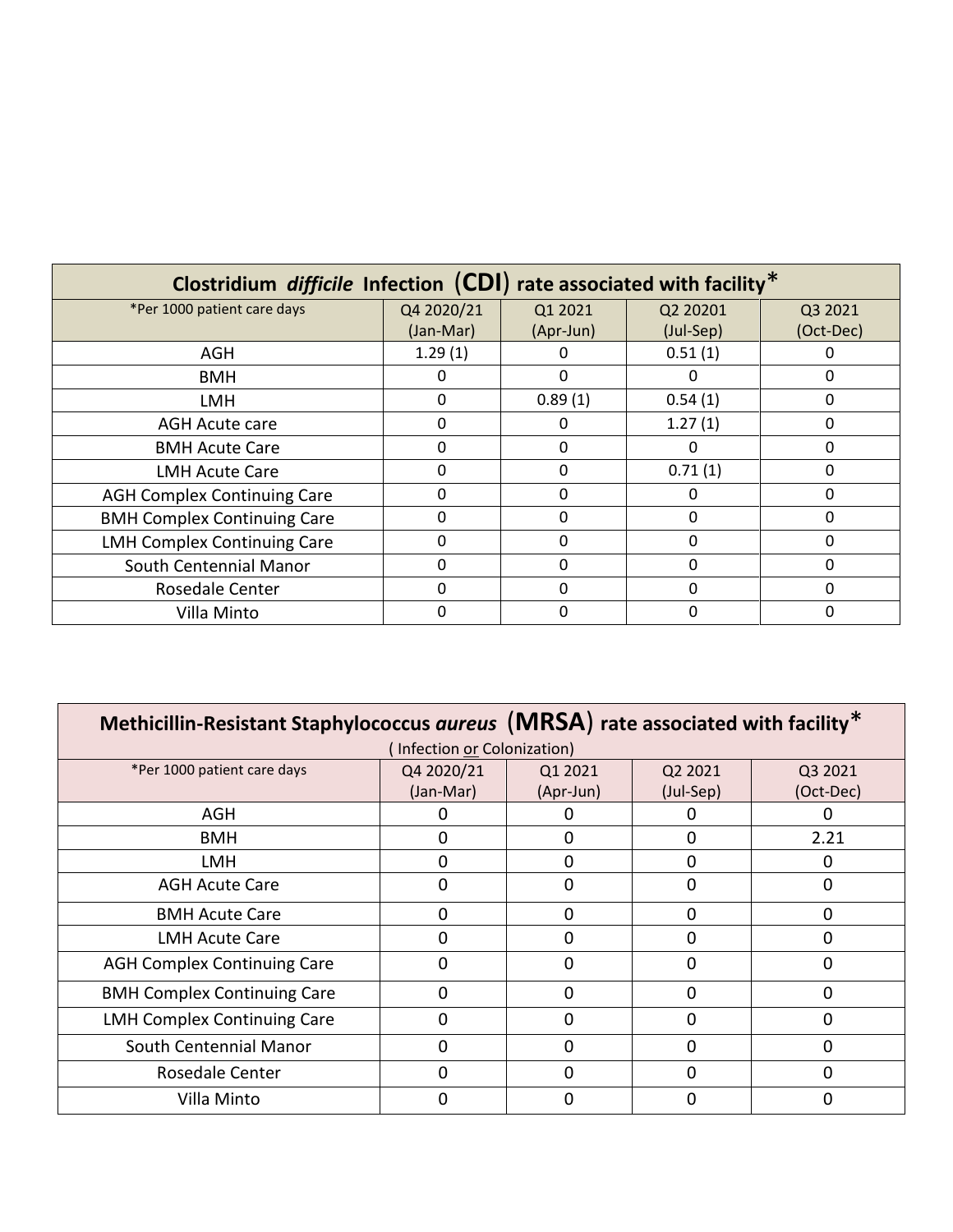| Vancomycin-Resistant enterococci (VRE) rate associated with facility* |                             |           |              |           |
|-----------------------------------------------------------------------|-----------------------------|-----------|--------------|-----------|
|                                                                       | (Infection or Colonization) |           |              |           |
| *Per 1000 patient care days                                           | Q4 2020/21                  | Q1 2021   | Q2 2021      | Q3 2021   |
|                                                                       | (Jan-Mar)                   | (Apr-Jun) | (Jul-Sep)    | (Oct-Dec) |
| <b>AGH</b>                                                            |                             |           |              | 0.55      |
| <b>BMH</b>                                                            | O                           | ŋ         | 0            | O         |
| <b>LMH</b>                                                            | ი                           | 0.89(1)   |              | O         |
| <b>AGH Acute Care</b>                                                 |                             |           | 0            | 1.36(1)   |
| <b>BMH Acute Care</b>                                                 | n                           | ი         | <sup>0</sup> |           |
| <b>LMH Acute Care</b>                                                 | O                           | ი         | $\Omega$     | 0         |
| <b>AGH Complex Continuing Care</b>                                    | n                           | ი         |              | n         |
| <b>BMH Complex Continuing Care</b>                                    | 0                           | O         | <sup>0</sup> | O         |
| <b>LMH Complex Continuing Care</b>                                    |                             |           |              |           |
| South Centennial Manor                                                |                             |           |              |           |
| Rosedale Center                                                       |                             |           |              |           |
| Villa Minto                                                           | O                           |           |              | O         |

| Extended Spectrum Beta-Lactamase (ESBL) rate associated with facility* |                            |           |           |           |
|------------------------------------------------------------------------|----------------------------|-----------|-----------|-----------|
|                                                                        | Infection or Colonization) |           |           |           |
| *Per 1000 patient care days                                            | Q4 2020/21                 | Q1 2021   | Q2 2021   | Q3 2021   |
|                                                                        | (Jan-Mar)                  | (Apr-Jun) | (Jul-Sep) | (Oct-Dec) |
| <b>AGH</b>                                                             |                            |           |           |           |
| BMH                                                                    | 0                          | O         | 0         | 0         |
| LMH                                                                    | ი                          | ი         | 0         |           |
| <b>AGH Acute Care</b>                                                  | ი                          | Π         | O         |           |
| <b>BMH Acute Care</b>                                                  |                            |           |           |           |
| <b>LMH Acute Care</b>                                                  | O                          | ი         | O         | n         |
| <b>AGH Complex Continuing Care</b>                                     | N                          |           |           |           |
| <b>BMH Complex Continuing Care</b>                                     | 0                          | ი         | $\Omega$  | ŋ         |
| <b>LMH Complex Continuing Care</b>                                     | ი                          |           |           |           |
| South Centennial Manor                                                 | O                          | ŋ         | 0         | ŋ         |
| Rosedale Center                                                        | ი                          |           |           |           |
| Villa Minto                                                            |                            |           |           |           |